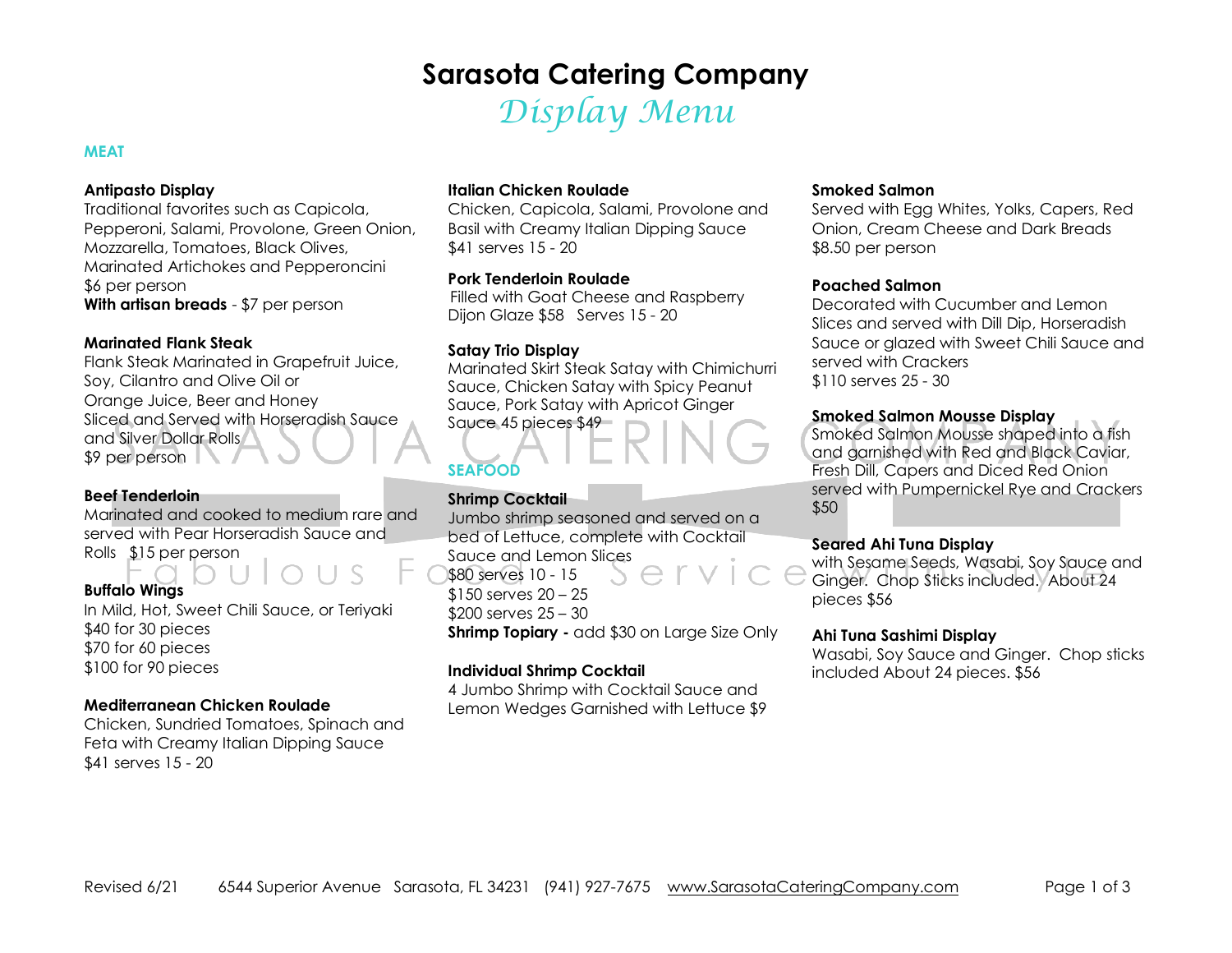# **Sarasota Catering Company**

Display Menu

# **VEGETABLE**

#### **Asparagus**

 Wrapped with Ham and garnished with Lemon Slices and Grape Tomatoes \$3.25 per person With Prosciutto - \$4.25 per person With Prosciutto and Goat Cheese \$4.50 pp

# **Seasonal Crudité**

 Seasonal Selection of Fresh Vegetables with Spinach Herb Dip \$3.50 per person

# **Mushroom Trio**

 Stuffed with Leek, Fennel and Goat Cheese, Polenta, Sausage, and Artichoke Spinach Dip \$32 for 30 pieces \$60 for 60 pieces \$90 for 90 pieces

# **Cherry Tomato Trio**

 Assortment filled with White Bean Puree, Grilled Shrimp and Corn, Mixed Olive Salad, and Roquefort and Watercress \$32 for 30 pieces \$56 for 60 pieces \$85 for 90 pieces

# **Roasted Vegetable Terrine**

 Eggplant, Zucchini, Red and Yellow Bell Peppers served with Tahini Yogurt Sauce and Crackers \$40 serves 10 – 15 \$70 serves 20 – 30

# **Middle Eastern Sampler**

 With Hummus, Olives, Tabbouleh, Raisin Couscous, Feta, Red Peppers and grilled Pita Bread \$6.50 per person

# **Bruschetta Trio**

 Olive and Caper Tapenade, White Cannelloni Bean, and Tomato, Basil and Mozzarella served on Crostini \$30 serves 15 – 20

# **Grilled Vegetables**

 Seasonal selection of Grilled Vegetables with Chef Lance's Sweet Red Pepper Oil \$4.25 per person

# **Hummus Trio**

 Traditional, Roasted Red Pepper and Black Bean Hummus with Pita Points, and Vegetables \$30 Serves 15 - 20

# **FRUIT AND CHEESE**

# **Cheese Display**

 With seasonal Fruits and Berries accompanied by an assortment of Crackers and Baguettes \$4.00 per person Domestic \$4.75 per person Mixed \$7.00 per person Imported

# **Fruit Display**

 Seasonal Fruit which may include Pineapple, Cantaloupe, Strawberries, Raspberries, Blueberries, and Kiwi with Honey Yogurt or Grand Marnier Cream \$4 per person

# **Fruit Skewers and Chocolate**

 With Warm Orange Chocolate Sauce for dipping \$1.50 each Minimum 3 dozen

# **Brie En Croute**

 Wheel of Brie wrapped in Puff Pastry and your choice of Fillings: Pear Honey, Raspberry and Almonds, Sautéed Mushroom. Accompanied by an assortment of Crackers \$52 serves 15 - 20

# **Wheel of Brie**

 Covered with Pecan or Walnuts in a Caramelized Glaze, Apricot, Strawberry or Raspberry Preserves. Accompanied by an assortment of Crackers \$50 serves 15 – 20